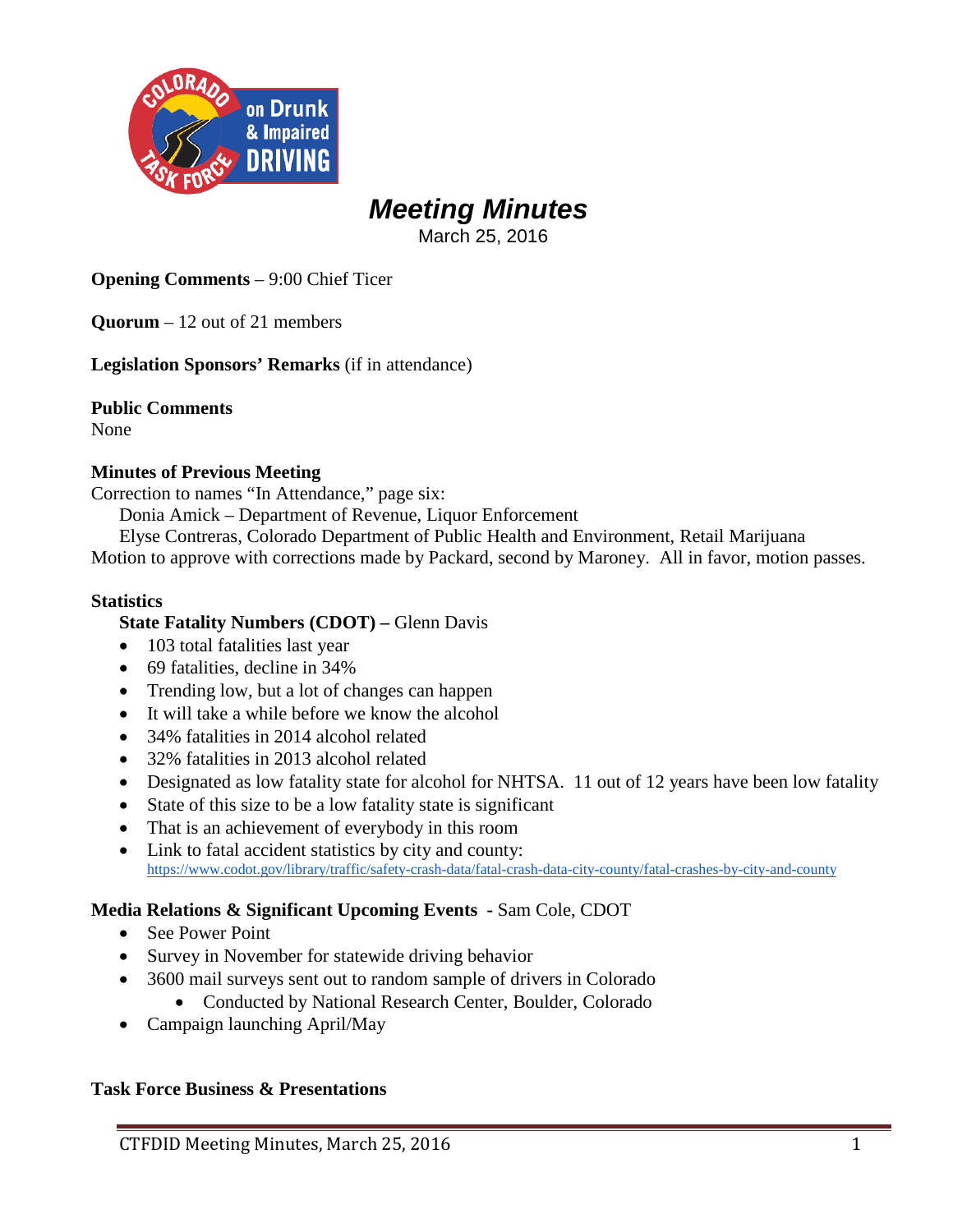### **Spanish DUI Video** –

Laura Sonderup –

- Partnered with Hispanidad and CDOT to do man on the street interviews with target audience, Hispanic men, Spanish dominant, 21-54 years old.
- Share some of the misunderstandings of the state law.
- What does it mean to drive impaired?
- Are you likely to get caught?
- Making sure we are getting the right message out to the target audience.
- Spanish video with subtitles
- Intercept surveys, with small sample size
- If you would like access to this, please give business cards to Laura Sonderup. They will be posting it to a FTP site. File is too large to e-mail.

Elliott – Deportation, is that a possibility?

- Packard Don't have the ability to do deportation. Interaction, typically on a misdemeanor, that wouldn't happen. If other offenses that are more criminal in nature.
- Johnson Transferred to immigration holding and probably changes would be made in their status. Highly unlikely that an individual would be deported for a DUI
- Gagarin DUI in itself would not cause someone to be exposed to deportation. Sheriffs notify ICE and leave it up to ICE. Wait till the conclusion of criminal proceedings. Depending on how it is charged and what the penalty is, it can lead to deportation or unable to leave the country and come back in. Depends on the specifics of the case. There is potential. Federal law is extremely harsh as it relates to drug. If drugged impaired driving, federal charges may apply.
- Weltzer Where there any outliers in terms of people interviewed that felt differently?
- Sonderup Edited for content, but did not edit out viewpoints. Interestingly, people were hesitant to be on camera. All individuals signed releases. Took all day to pull those interviews to find enough men who were willing to go on camera.

Link to video:

### [http://ftp.heinrich.com/\\_AXLv0hoDzKz8fR](http://ftp.heinrich.com/_AXLv0hoDzKz8fR)

Andreas Chaparro, Telemundo

- Audience, Spanish media in general
- Constituents, high respect for law enforcement for the work you do. Congratulations, that is something that we are very proud of to create these great connections.
- Audience  $-21\%$  of population in Colorado is Hispanic
- 31% of population in Denver metro area is Hispanic
- Millennials In most recent survey, December 2015, Spanish language
- 18-34 returning to watch television
- 35-64 Telemundo Denver was number one Spanish language media outlet, #2 regardless of language. #1 in certain time periods regardless of language
- English language media 11-12 options.
- Spanish language media  $-2$  options
- 75% are from Mexican descent
- Peruvians, Columbian, PR, Cuban, Spaniards
- Bigger, broader audience
- If you don't connect or humanize with audience
- Close to 40 events every year. Without connection to community, cannot survive
- Local news, how can we provide with information that is going to empower them.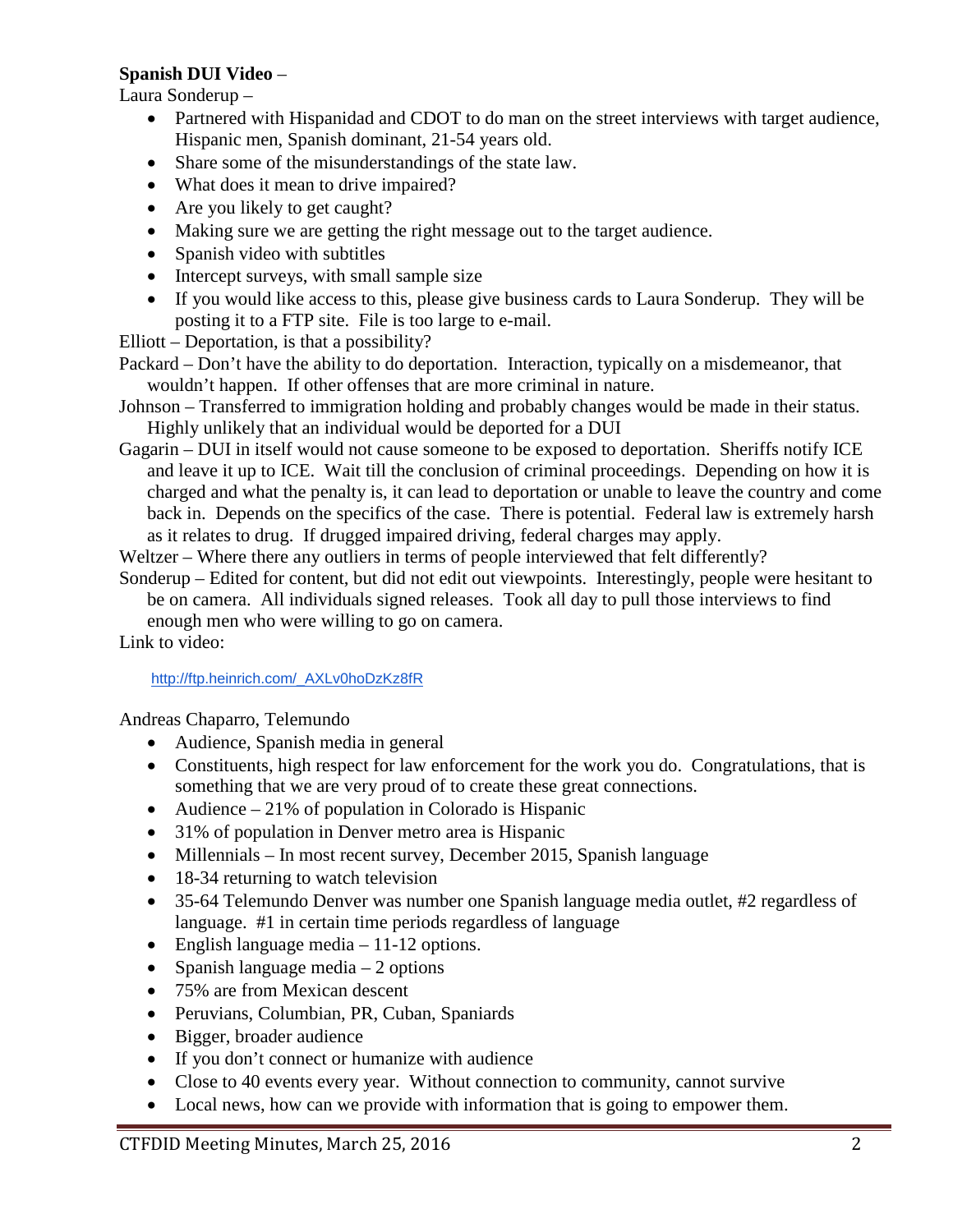- Partnership with City of Denver PIOs, ask questions through Telemundo to ask question to city
- Build loyalty/trust portion with organizations. Talk to community face to face. Building rapport. Want to see you, touch you & understand you are doing something for them. If you don't have the connection and respect, they are really talking to me, they really care. Build that brand and that will help tremendously. Break barrier of misconception and misinformation. Build the bridge, create that trust. They are hungry for that. Very loyal. Opportunity is immense.

Ticer – Thank you for being here. Respected men from the community getting out there would be helpful?

Chaparro – Yes. Can introduce in seamless down to Earth environment. They will embrace it. Pleasure for us to do something like this.

PSA Message with Denver Police Department – tell the consumer, safety begins at home with you. Police department is here to help protect you and help you.

Ticer – Are we going to see this video on Telemundo

Sonderup – We are still working at CDOT. You are one of the first ones to see this. Wanted to get your feedback. Getting it out there to community organizations and law enforcement agencies.

Ticer – Please share link with Brenda Hahn and she will get it out.

Break: 10:12 Reconvene: 10:25

### **Legislative Update** – Fran Lanzer

HB 16-1378

- Collection of blood testing fees.
- Currently an option in law, assumption the bill requires the court. Instead of option it would be mandatory
- Groff Replacing instrumentation. Instruments only have a finite lifecycle. 2/3 is intoxilyzers. About \$9-10 per test.
- Johnson Take this issue. Seems to me there should be a sole point or issue is. Let it stand alone, be carried on a single bill rather than placed in something. State agency legislative liaison should be working with legislators to sponsor a bill.
- Groff Agree, but as time goes on, it isn't the hot issue currently. Conversation that needs to be had.
- Ticer This is something we could assign out to Criminal Justice working group. This could be a recommendation.

Davis – Good to have a finite bullet point. Be prepared to go with it. Nice to plan ahead. Packard – Depends on judicial district

Johnson – Greater good that can come from this, those agencies that aren't doing collection may become a little more aware. Collective purpose if the bill does move forward.

SB 16-132 – Senator Cook, sponsor of bill

- Arose out of concern where attorney was making a CORA to get personal contact information for anyone who got a DUI. Soliciting for DUI legal services.
- Information still available in a police report.
- Not removing information from everything, just removed as public information.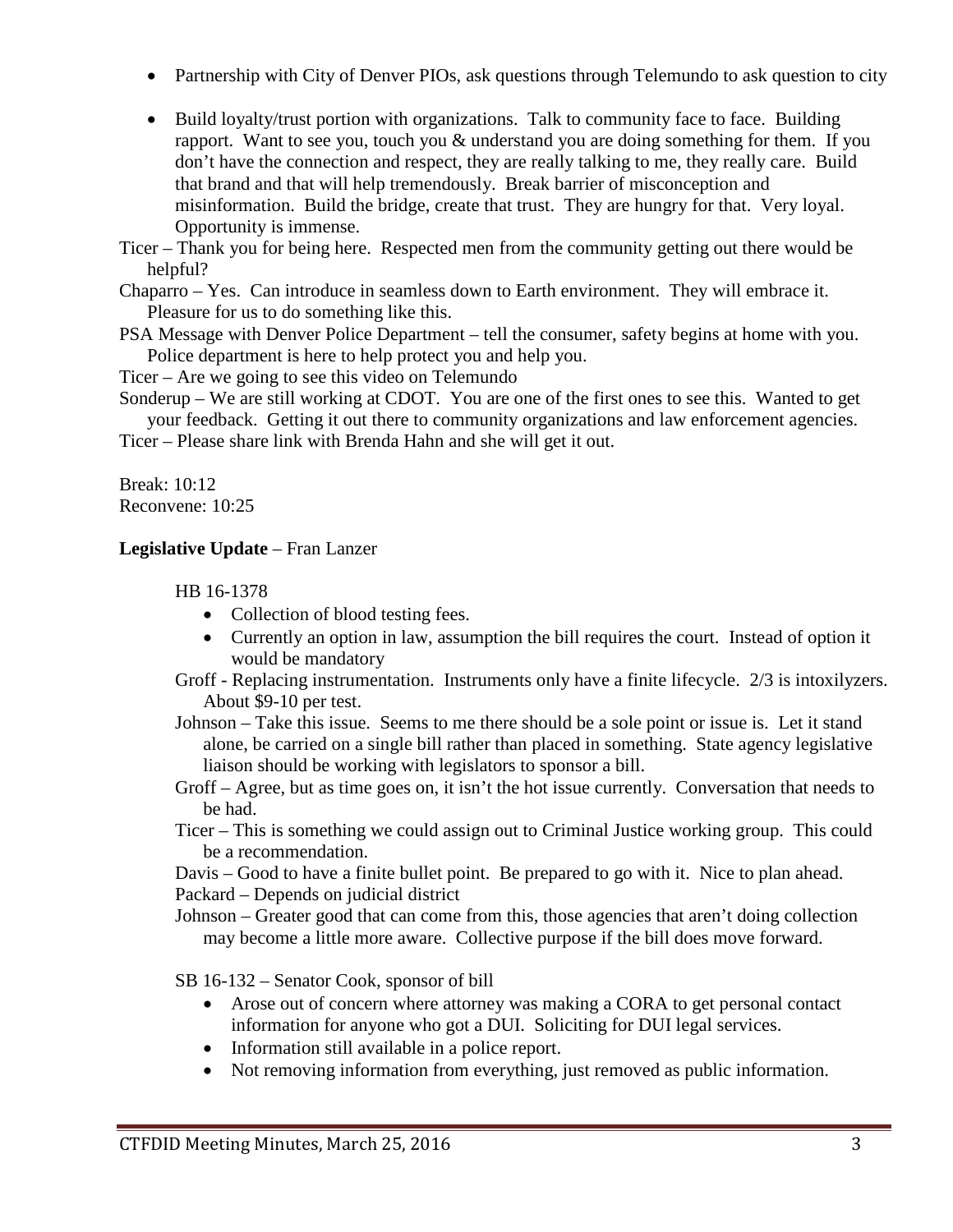- Groff Forced to fight individually. Taking lion's share of legal expenses for department. Protect the privacy for that record. If they want aggregate data, CDPHE can pull that.
- Flavia HB1358 specific to OBH statutory authority to collect science specific data. Collects data that can be considered personally identified. Never had a breach. Used to research trends. Need to have client level data to match to DOR and judicial data. Initiated to prohibit OBH to collect data. If that law passes, would not be able to provide any assistance to any other state agency. Limit ability to research trends. OBH is very concerned about it.
- Mitchell Affidavit of moment is collected by OBH on behalf of DOR. If it passes, DOR would then need an additional paper required which will add to the administrative process. Has passed on to DOR legislative liaison.

### **Lightning Round Update**

- Packard Thanks for presentation from Telemundo. Drew an immediate connection. Biggest concept traffic safety starts at the community level, so true. CSP, Sober Driver tent at Colorado Rapids games. Would be great to have that video. Get into community groups around the state. Community driven plans on how to impact this problem and work on how to better connect with the community. Specifically in the metro area. 13 deaths in 2016 in CSP metro district. Not willing to write off a death from a traffic safety because it was a suicide. Age of person at fault continues to be 40s, 50s, and 60s. Dangerous thing you are going to do today is drive your car. How can we make it safer? CSP released money for extra enforcement for high causal factor as the fiscal year closes out for CSP. Historically you have seen targeted weekends, April and October. Very successful. Intent to make it fresh. This year, divided out to separate field districts months. Huge focus on the district during that month. There will be a weekend in that month. Media campaign. For metro district it is the month of August. Would love to see partnerships with local law enforcement agencies.
- Davis Four fatalities statewide that were ruled statewide. Agree with major, any death on the roadway is something we are concerned about. One area we are really missing out on is coroners. Only test 40% of drivers involved in crashes. Even fatals not completely tested. There are a lot of gaps; people don't realize how difficult it is to get all the data. Marijuana Two Years Later Conference last week. Tone is changing. Less confrontational, more looking to see what we can do about it.
- Elliot Presented at the Marijuana Conference. We have come a long way in the last several years. Appreciate the opportunity to have a seat at the table. Few people that came up after the conference questioning what data they are using as it relates. Marijuana does cause impairment and needs to treat as a safety issue. Presentations can blow it out of proportion. Can also cause a safety issue. Keep in perspective. Confusing the public, what is the true risk and the true threat?
	- Ticer Everybody wants data. We still have to be patient, it will come. Hope is that we have good solid data.
- Melander Thanks for the insights to the conference from last week. Sparked my curiosity when I saw that public and press could not go. Information coming from CSP is the most useful in terms of counting occurrences. Particularly for counting the poly drug combination.
- Nixon Survey results were eye opening. Glad to see we are making progress. Glad to see the shift to education. Glad to see the conversation evolving. Increased awareness of poly drug use and prescription drug.
- Flavia Annual training for DUI stakeholders. Primarily probation
- 13<sup>th</sup> annual regional DUI offender treatment trainings. Five this year. 2 in Denver. COS and Alamosa. Invited other agencies to do presentations on drug impaired driving. Also having DREs come. Providers are very interested in what is being done to identify drug impaired driving. Primary topic is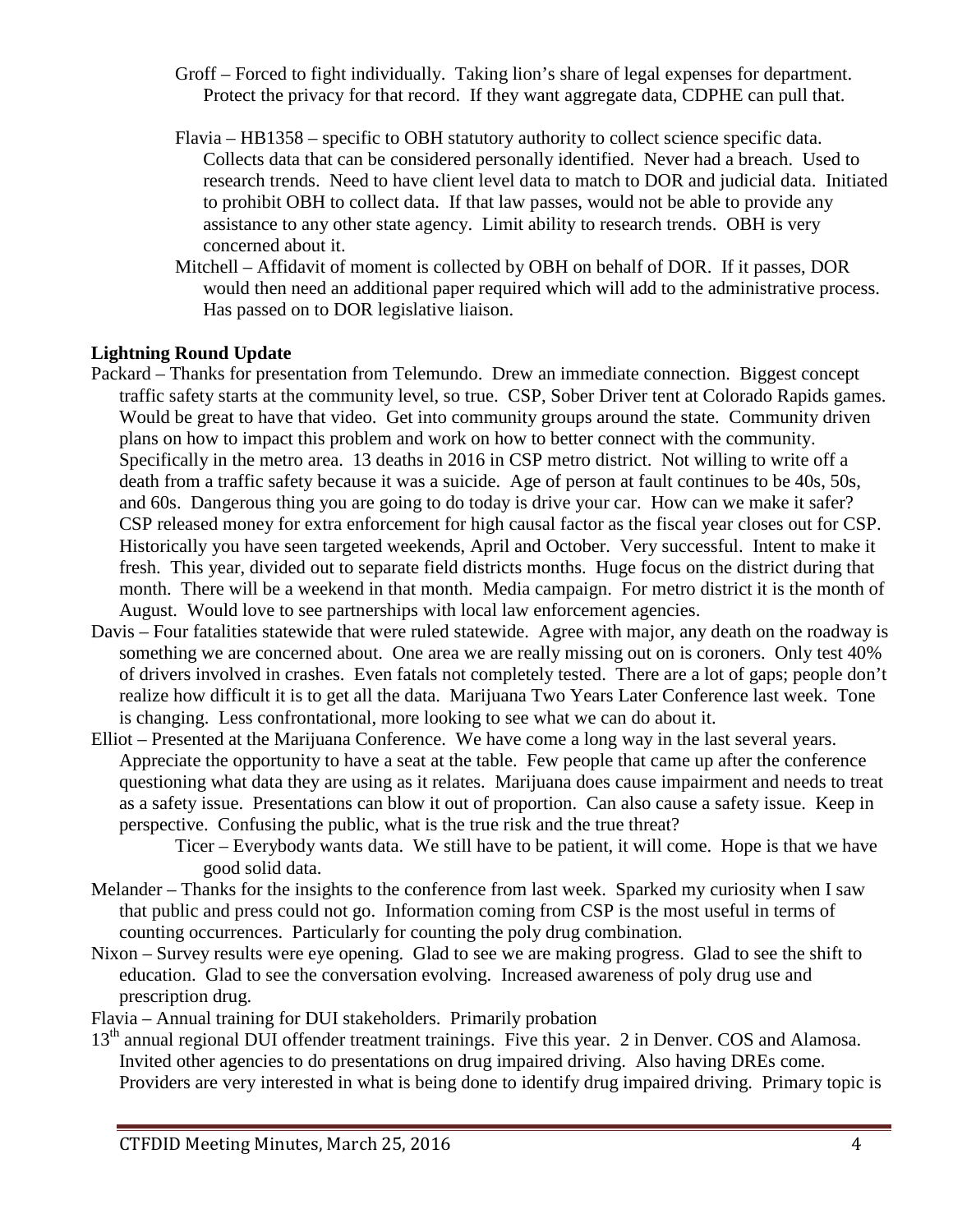treatment of repeat offenders (4 plus.) Will send out Survey Monkey through Brenda Hahn to distribute.

- Hendricks Excited that the language changed to impaired driving as it includes all the things we are talking about. OBH has been working on changing that with treatment providers. Trying to change the mindset of providers. Treatment program – good strong assessment tool for impaired driver based on CDC frame work and people at Harvard Cambridge. Now headed for pilot stage. Glitches in that the potential providers will have to go to Boston for initial training. If that doesn't work out, see about bringing training here. Screens for co-occurring disorders including traumatic brain injury. Trying to get a piece of research done around interlock devices. About ready to submit RFP, that will be moving forward. Collaborating with DOR and Judicial. Look at how interlock is playing in terms of reducing recidivism rate. How it affects their success rate in treatment as well as probation.
- New with DOR, enhance capability in communicating driver interlock. Partnering with other states to see what they have. If you have any information, please contact her.
- Mitchell With new tool, what are some of the things we would like to hear about for this group? DMV has a lot of data, but historically it has been difficult to get it. With new system coming online, we have the ability to get this built into the program now to report out on. Idea for data points. Can be reported in any kind of time period. Can report on expressed consent, interlock, ratios of refusals of breath to blood. BAC by age group. Might be available. Program system to give this data. First time offenders to repeat offenders.

Hendricks – How specific to local data (i.e. zip code/county)

Mitchell – Something we can look into.

Wells – Will it be able to break down by age?

- Mitchell Possible we can extract by DOB. February 21, 2017 is the projected go live roll out of the system.
- Groff Any possibility that the forensic toxicology reports can be part of this report.
- Mitchell We get as part of expressed consent form, only for alcohol. Challenge is we don't have a statute that requires it, we don't collect it.

Davis – Can anyone access this data?

Mitchell – It depends, can apply for certain levels of access.

Davis - When it goes live, recommend it being an agenda item.

Bascherra – Currently in discussions about data access.

- Weltzer At a conference by CDOT/ Drivesmart Evergreen. Bring in seniors and ask them what is going on in terms of their driving. Very interesting group. Looking forward to the report going to CDOT in the next couple of months. May be some information we can draw out.
- Sonderup Prescription drug impaired driving, working with Sam Cole on. Know from research and anecdotally, Hispanic audience needs education around prescription drug impaired driving. Latinos, young men, who consume marijuana products tend to be bi cultural and bilingual. Allowing us to do prescription drug message to complement marijuana impaired driving. 11x17 posters will be coming around summertime. Potentially doing two sided posters. English on one side, Spanish on the other. Can use as it makes sense for your constituents.
- Groff Clarification on bill language. It has been revised, referred to drug testing results and blood alcohol. The bill has been clarified to protect breath alcohol. CDPHE only does breath alcohol testing. Spoken with forensic laboratories trying to figure out gaps in data are coming from. Systems are the problem. Better data for better presentations. Conclusion come to, best source for our data is the labs themselves. They are the ones doing the testing. Law enforcement sees it just long enough to turn it over to DA. Next steps are designing the structure, how it is going to be collected.
- Sanfilippo Proud to be a part of a company that provides safe alternative rides to impaired driving. Look forward to working with you. Transportation network company. Different from taxi. Technology using app to request a ride. Everything is handled through the app. No need to take out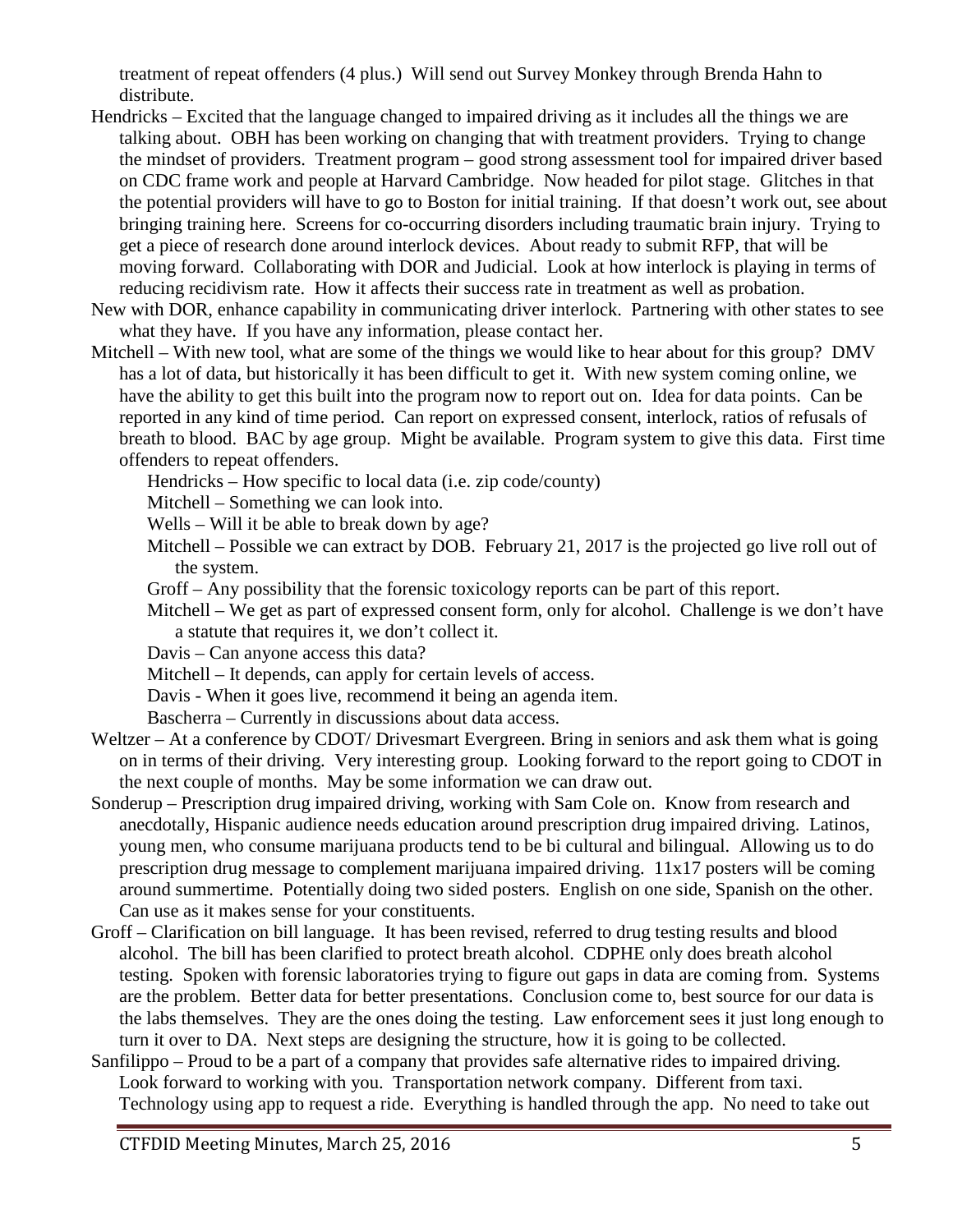your wallet. Growing very rapidly across the US and the world as well. New alternative to owning a car. Drivers sign up to drive with Uber and use their personal vehicle. No obligation to do this many trips. A lot of drivers do it in their spare time to earn extra cash. Vehicle inspection, pass a medical. They get a percentage of each fare. 75%-80% of each fare. You can use any where there is an internet connection. Mainly in front range, the mountains are starting to gain interest.

- Flavia Do you have any data on outside of the metropolitan areas that you can bring us? Outside the metro areas, there are no taxis and this really fills a gap.
- Sanfilippo Senior Driver Operations manager. Team of six that focus primarily on the driver side. There is also a media person that works on the rider side.

Mitchell – Can you explain the surge pricing?

- Sanfilippo Rates will go up when there is a shortage. Riders can decide to wait a little until it goes down or alternative public transportation. Increasing prices incentivizes drivers to come out.
- Maroney Petition for having beer and wine in grocery stores. Another petition for spirits. It will be an interesting couple of years. Possible paradigm shift in how we have done things in the past. Dependent on what happens, things may change. Continue to work with CDOT on grant received to do increase compliance checks. Teamed up with El Paso, Jefferson, and Adams County. Heat is on campaign in December, March (St Patrick's Day), and in the summer. Cops in Shops – criminal investigators in liquor stores. Pose as employee or patron. Looking for kids coming in with fake IDs. In cooperation with liquor stores. In conjunction with Heat is On campaign, if alcohol causal factor crash, investigate to where received the alcohol or were served. If we know it is happening, will provide a 24/7 number to respond to.
- Lanzer Annual law enforcement recognition event 5/25/16 at Mile High Station in Denver. Getting ready to select this year's award winners. You are all invited to attend. Trying to tie into Memorial day enforcement wave.
	- HB1017 victims impact panel was signed into law. Changes amount provider may charge from \$25 to \$50, just an adjustment for inflation. The statue hasn't been updated since the 1980s. A long needed changed. Requires attend in person, rather than online. Broad support passed 59-5 in House and 31-2 in Senate. Make the program stronger to prevent more lost lives. More to come on that. Trying to figure out how to start implementing changes. Work with so many different agencies, judges, and treatment providers. Media spotlight on bill signing due to Representative Poden's recent St Patrick's Day DUI arrest. Disappointed, but proud of his work on the bill. Thank you to Joe with Uber for attending today. MADD has partnered with Uber, proud to be working together.
- Cole 396 arrests during weeklong DUI enforcement period. 79 agencies participated.
- Down by 100 from prior year. Event at the Irish Snug with breathalyzers. Saturday, day of the parade. Tested 100 drinkers, average was 0.066. Media demo. Controlled experiment – four 20 something year olds. Drink every 20 minutes. BAC and field sobriety. Covered by news station and Denver Post. Were able to show difference in gender. Continue to use breathalyzer to raise awareness. Uber has been a great partner. They partnered with us Labor Day.
- Hahn Projecting May to have meeting return to Colorado State Patrol Academy in Golden.

Motion to adjourn made by Groff, second by Packard. All in favor, motion passes.

**Adjourn**: 11:55 am

**Next Meeting**: Friday, April 15, 2016 – 9:00-12:00pm Colorado Department of Transportation, Headquarters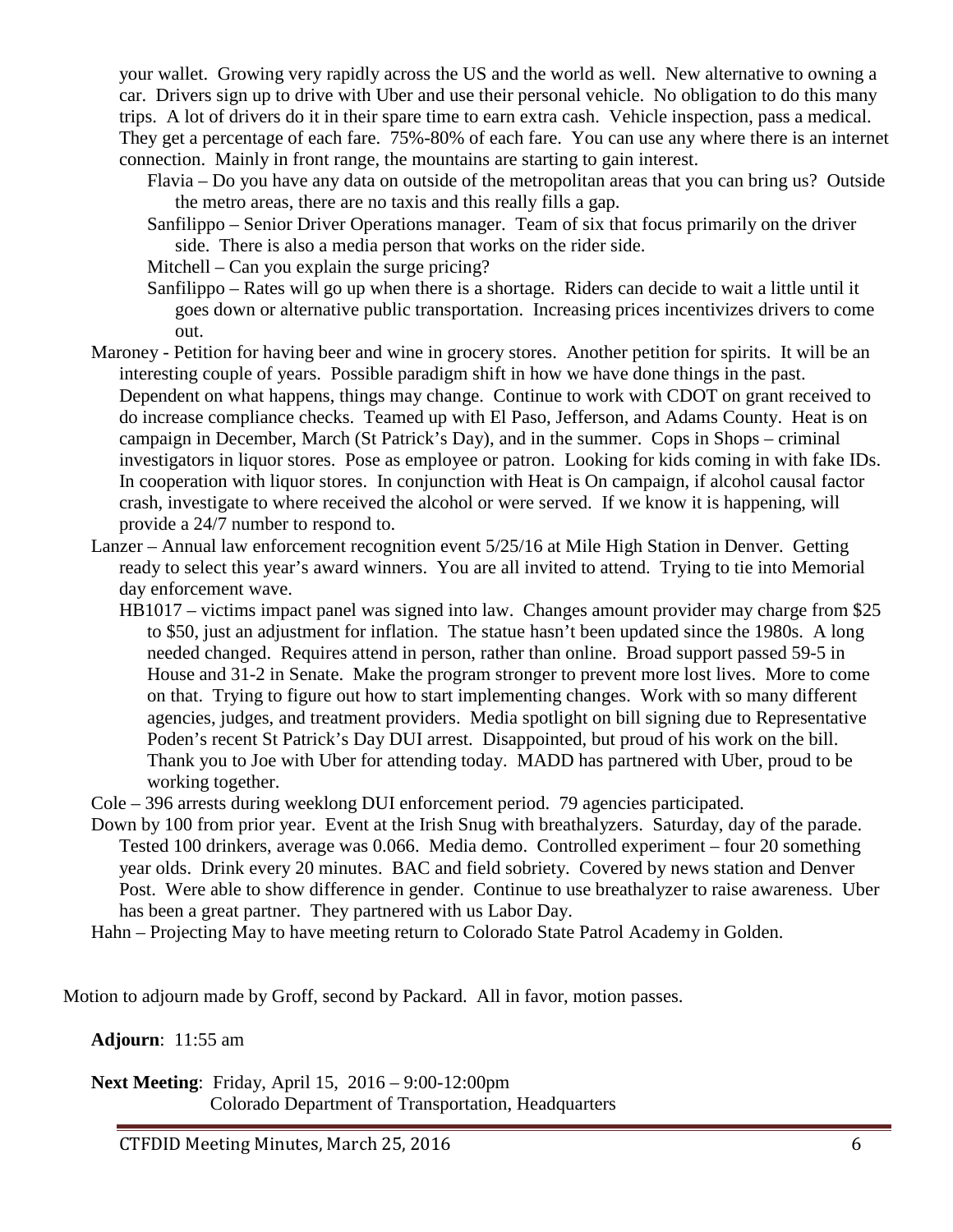4201 E. Arkansas Ave Denver, CO 80216

#### **In attendance:**

Chief Bob Ticer, Avon Police Department Major Matt Packard, Colorado State Patrol Glenn Davis, Colorado Department of Transportation Steve Johnson, Douglas County Sheriff's Office Christine Flavia, Colorado Department of Human Services, Office of Behavioral Health Katie Wells, Colorado Department of Human Services, Office of Behavioral Health Webster Hendricks, Colorado Department of Human Services, Office of Behavioral Health Ben Mitchell, Department of Revenue Dan Gagarin, Public Defender Fran Lanzer, MADD Sam Cole, Colorado Department of Transportation Laura Sonderup, Hispanidad Matt Sonderup, Hispanidad Joe Sanfilippo, Uber Technologies, Inc. Jeff Groff, Colorado Department of Public Health and Environment Selina Baschrerra, Department of Revenue Ronn Nixon, Vicente Sederberg, LLC Wes Melander, Public Mike Elliott, Marijuana Industry Group Dr. Robert Weltzer, Public Andreas Chaparro, Telemundo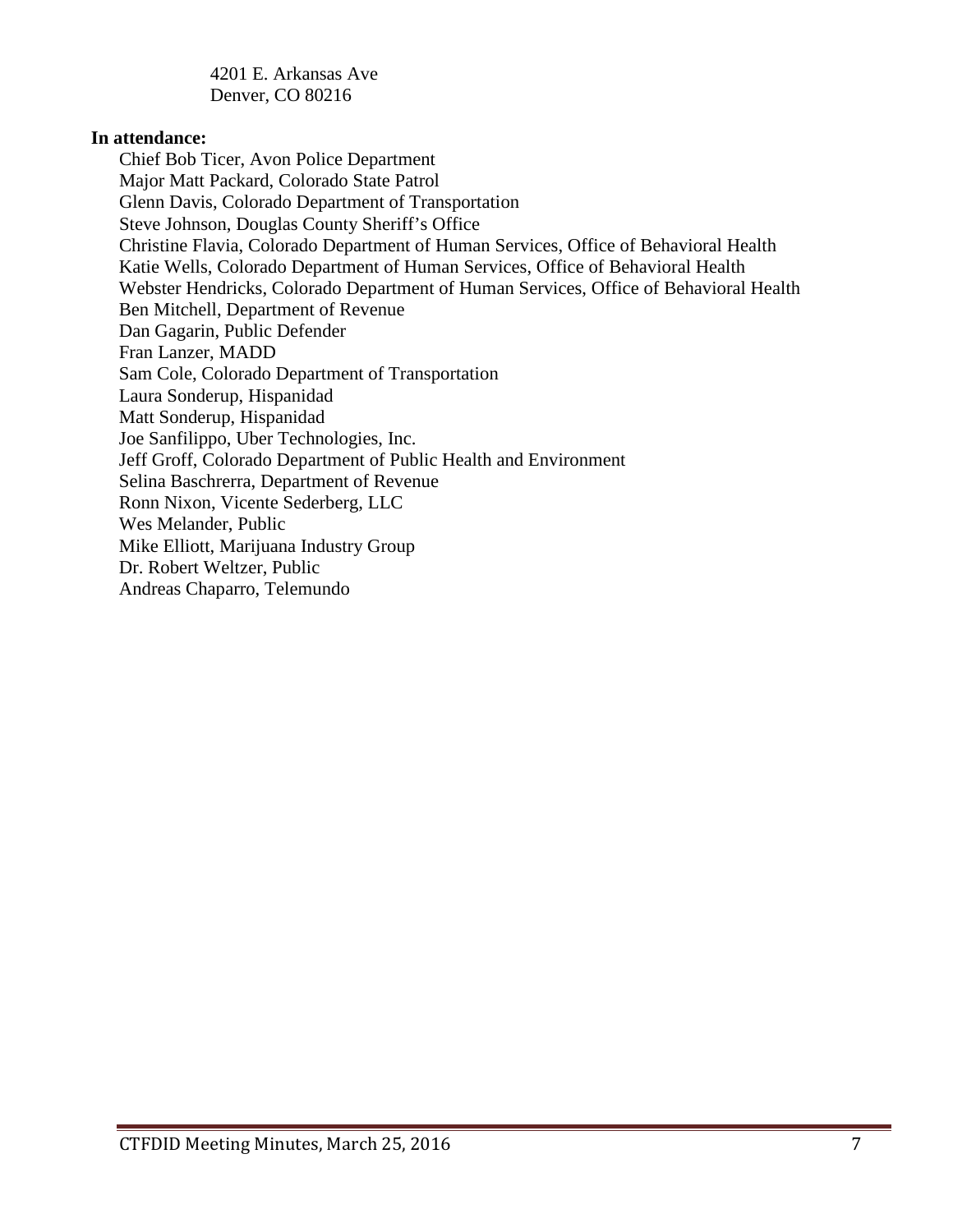# CDOT Survey Driving Behaviors – Marijuana Results

Sam Cole

Traffic Safety Communications

Colorado Department of Transportation

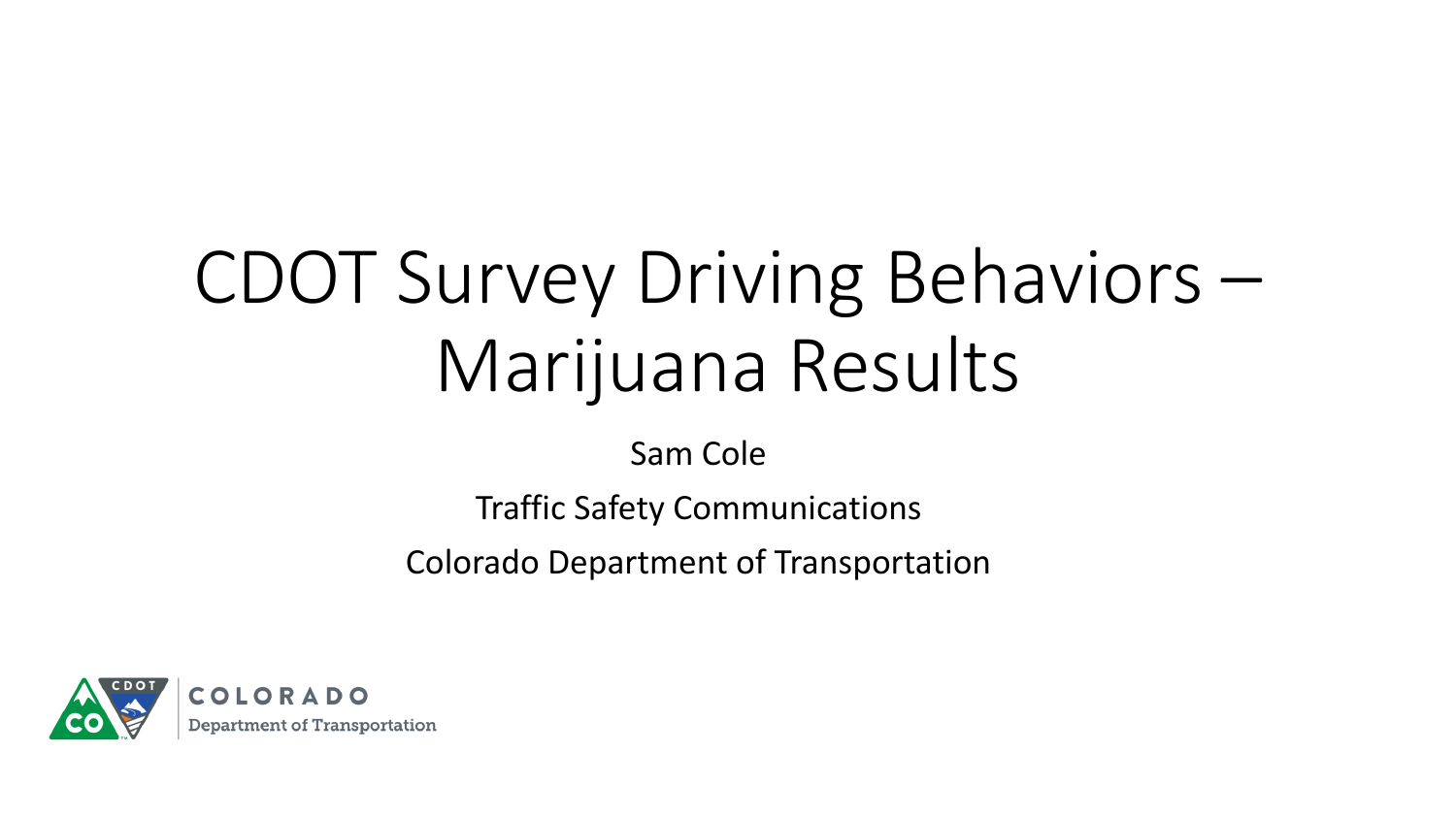## Background - Survey on Driving Behaviors

- Nov. 2015 Second annual
- Statewide
- Mailed to 3600 individuals
- Actual Sample: 839 (Margin of Error 3%)
- Marijuana Users: 129 (Margin of Error 9%)
- Vendor: National Research Center, Boulder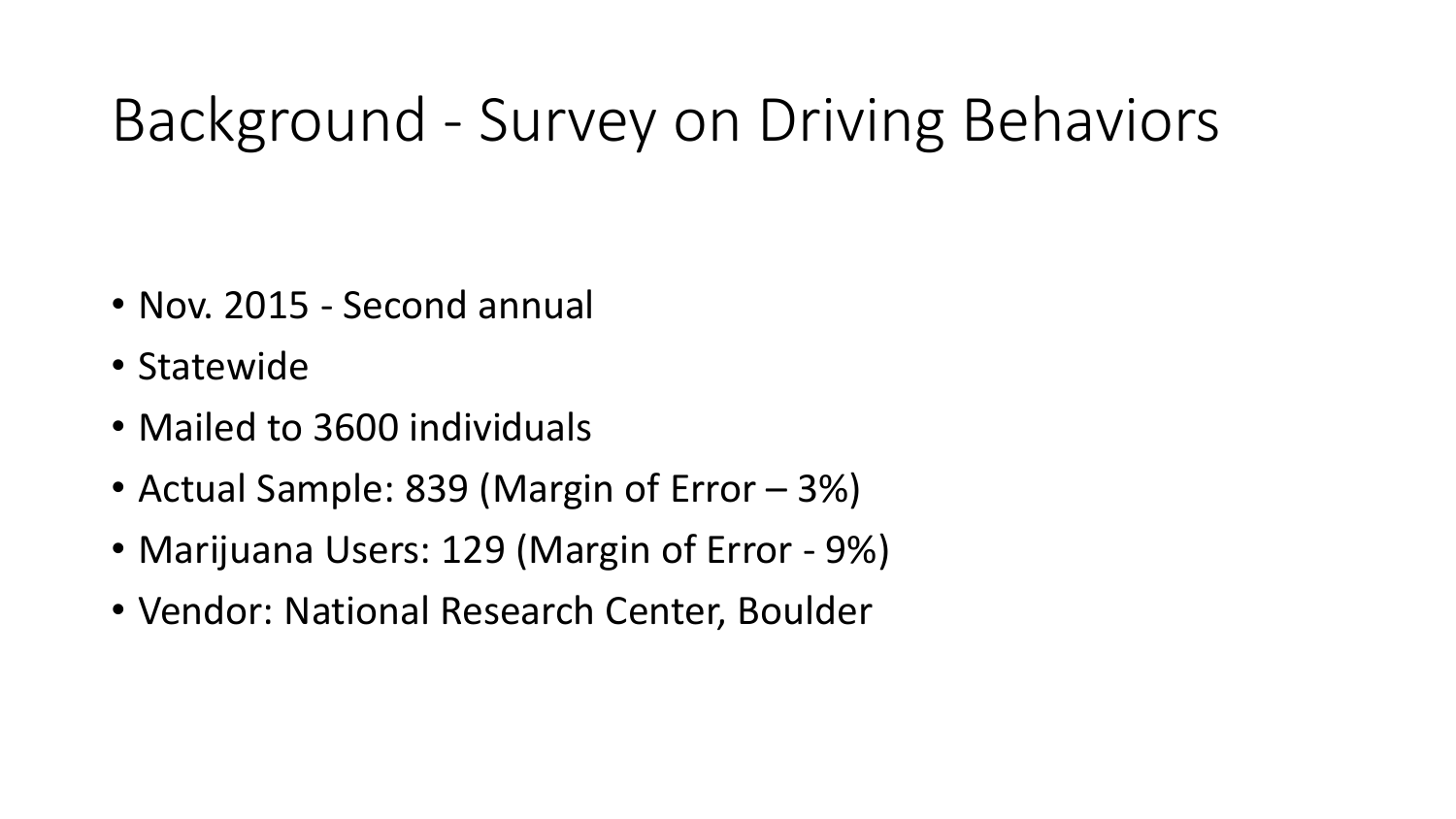## Results – Entire Sample (N=839)

### **Who is using (past 30 days):**

- Young adults  $(18-34) = 28%$
- Middle aged adults = 14%
- Older adults = 6%
- Average =  $16\%$  (12% in 2014)
	- ALCOHOL COMPARISON:
		- Young adults drank at least once in the 30 days = 77%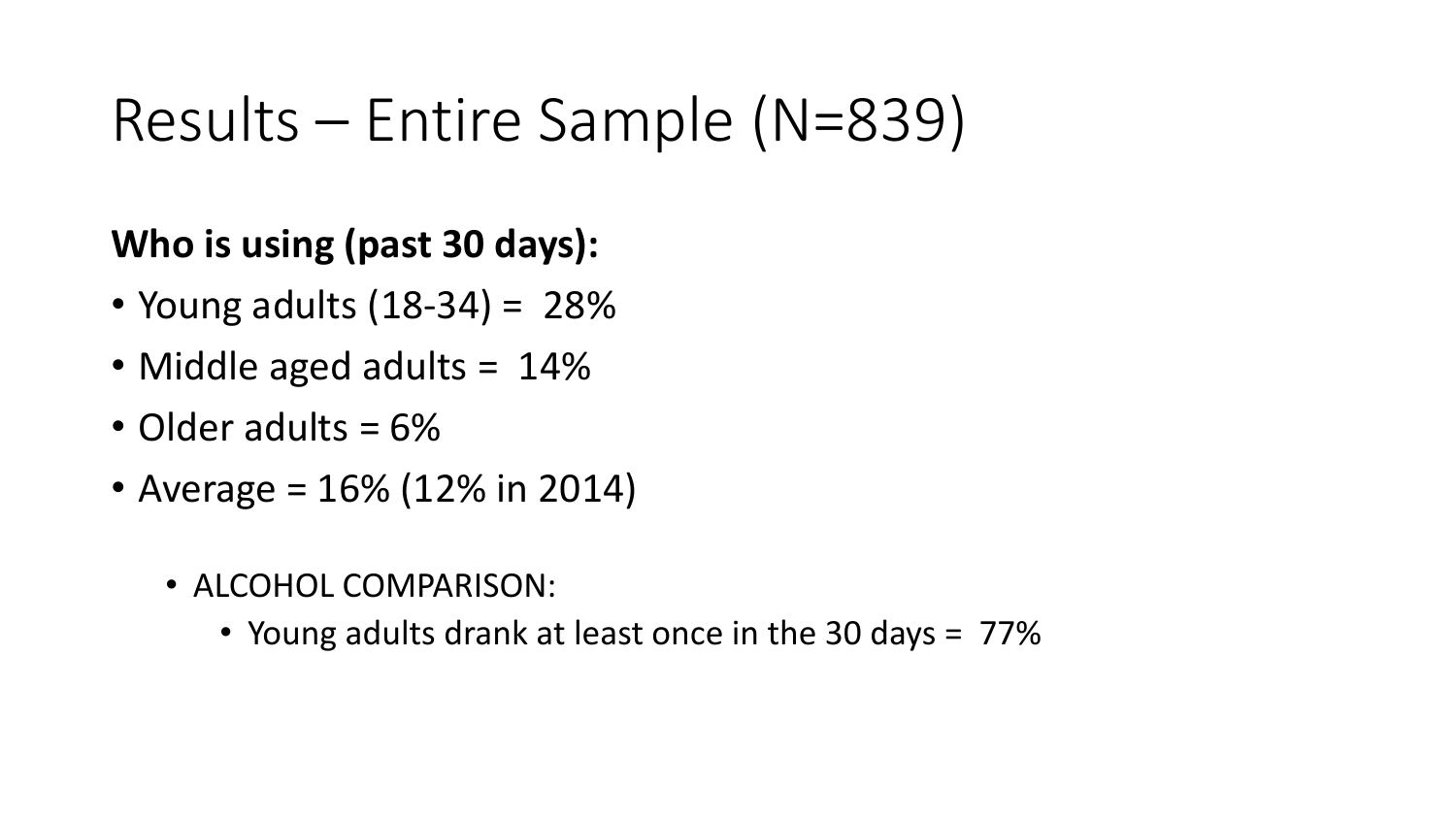## Results – Entire Sample (N=839)

## **Driving:**

- 9% drove after consuming.
- Younger adults were more likely to think they could safely drive after consuming marijuana
- Lower income respondents were more likely to think it was safe to drive after consuming marijuana.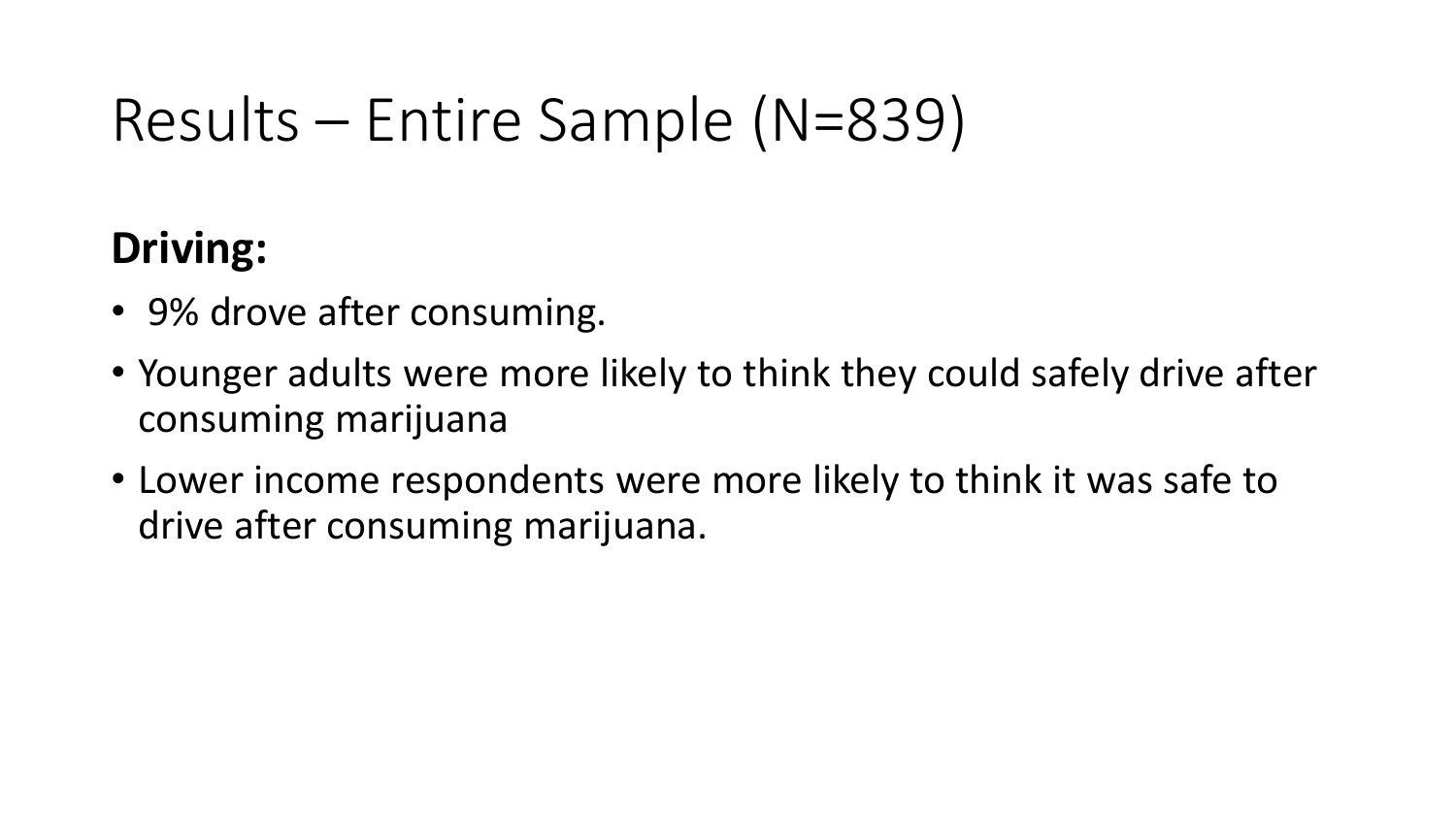## Results – Entire Sample (N=839)

### **Beliefs about getting a DUI for marijuana**

- 24% said they did not know how likely it was that a person would get a DUI if they drove after consuming marijuana
- Of those with an opinion, 52% thought that one **would get pulled over if they were over the legal limit** for marijuana.
	- ALCOHOL COMPARISON: 72% thought it was likely that they would get pulled over if they drove with **more than the legal limit** of alcohol in their body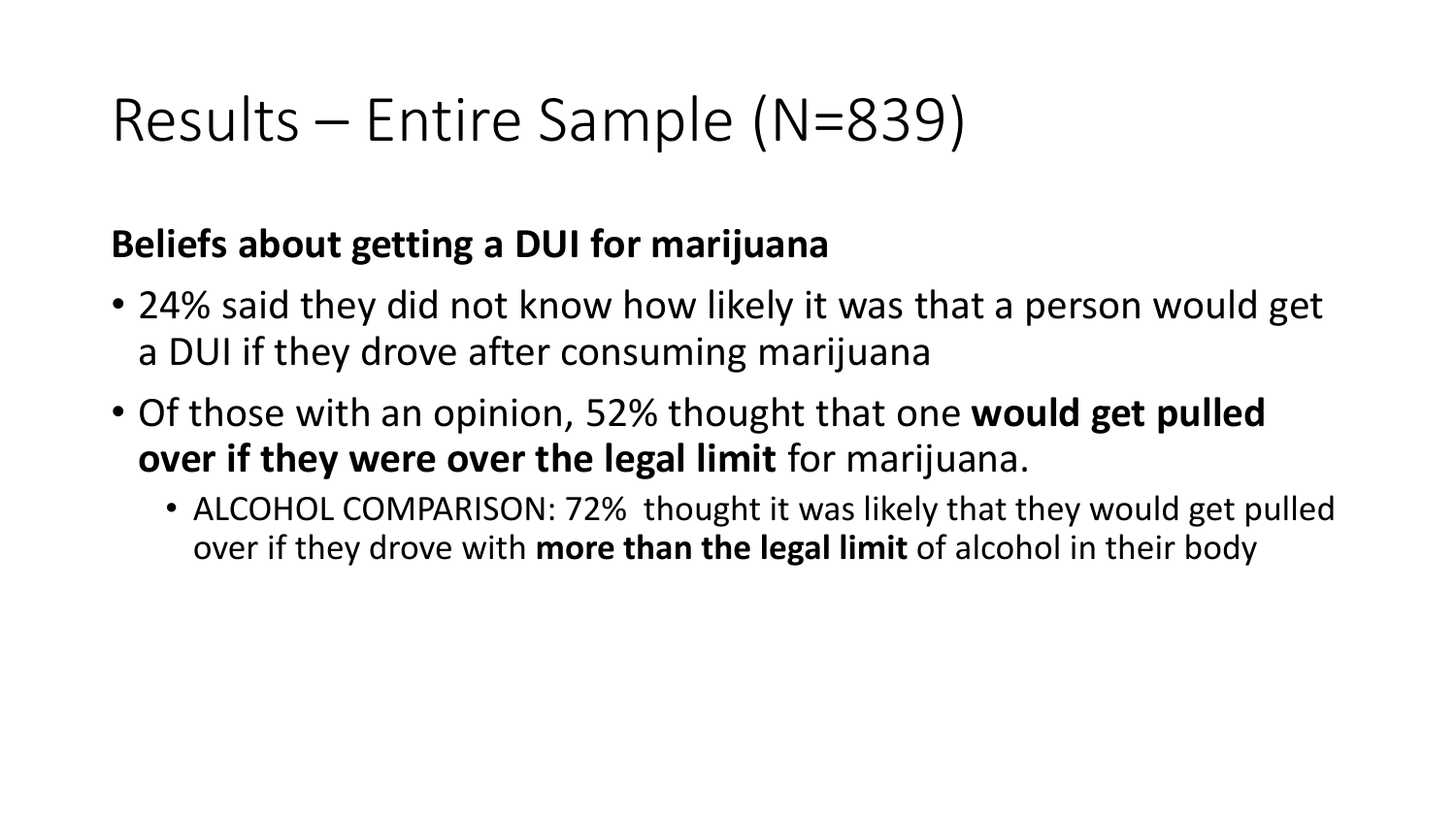**Overall use is up**

- 2015 45% used 11 or more days and 38% used 1-2 days in the past 30 days
- 2014 22% used 11 or more days and 55% used 1-2 days in past 30 days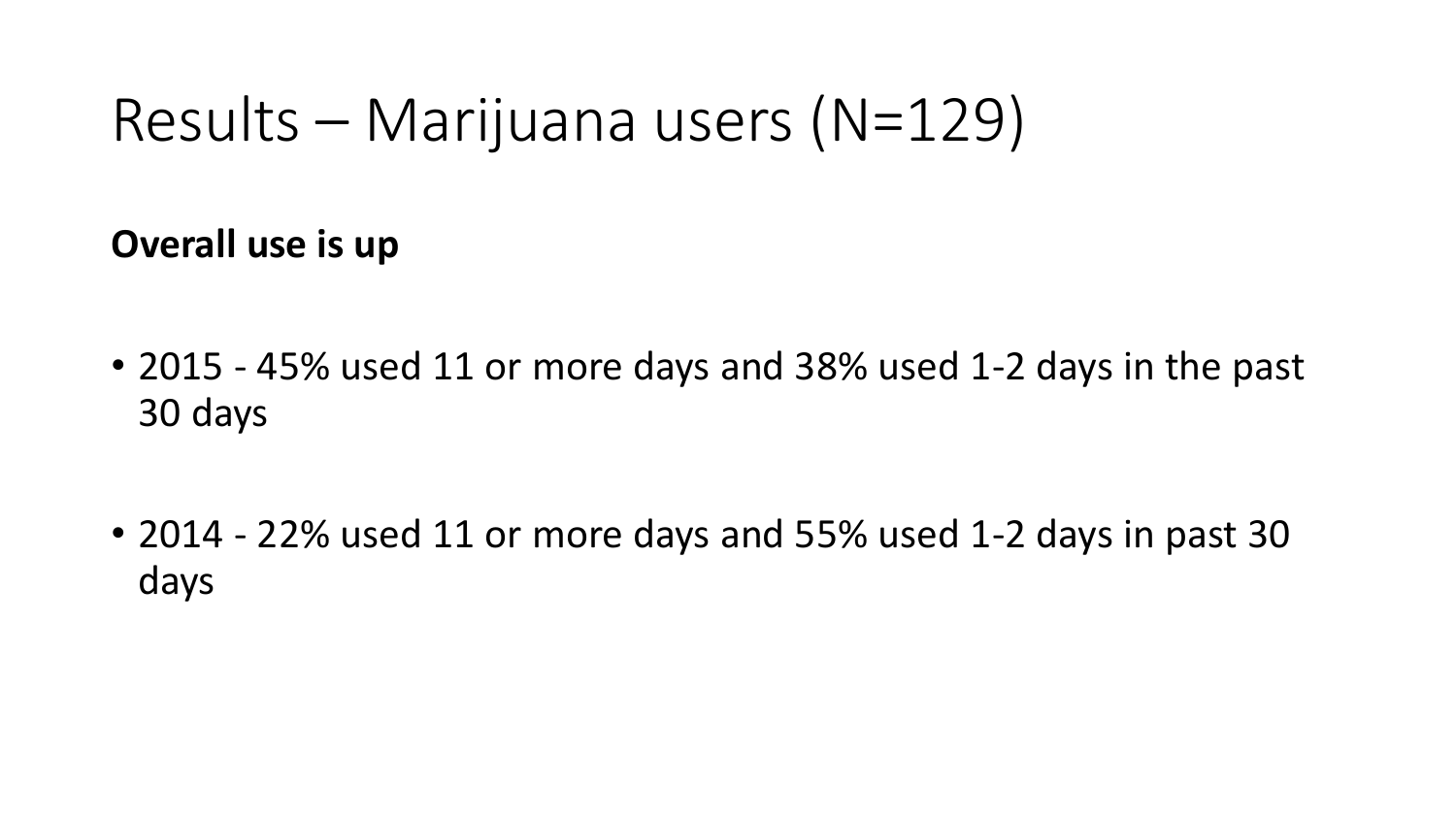### **Driving after use:**

- 55% drove a motor vehicle within 2 hours after consuming marijuana in last 30 days. And they did an average of 7.1 days
	- ALCOHOL COMPARISON: 45% of alcohol users drove a vehicle within 2 hours of drinking and did so on average of 2.3 in last 30 days
- 32% strongly agree or somewhat agree that they are safe to drive under the influence of marijuana
	- ALCOHOL COMPARISON: 10% of alcohol users somewhat agree or strongly agree they are safe to drive under the influence of alcohol
- 41% strongly agree or somewhat agree it's safer to drive under the influence of marijuana than alcohol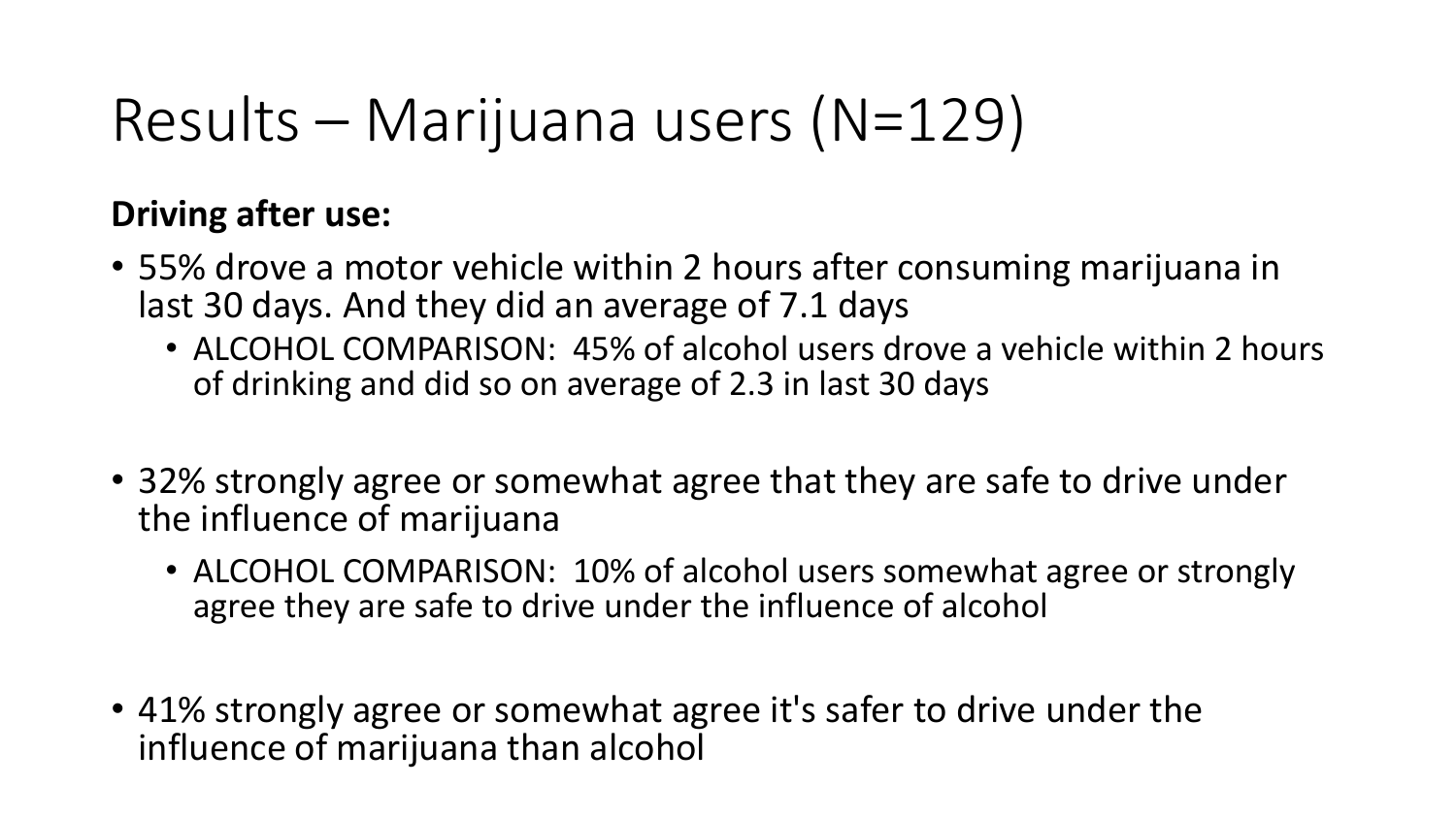### **Beliefs about getting a DUI**

- 51% thought it very likely or somewhat likely they would get a DUI if they drove within an hour of using marijuana. 30% = somewhat unlikely; 19% = very unlikely
- 73% thought was very likely or somewhat likely that they would get a DUI after using marijuana **and getting pulled over by law enforcement**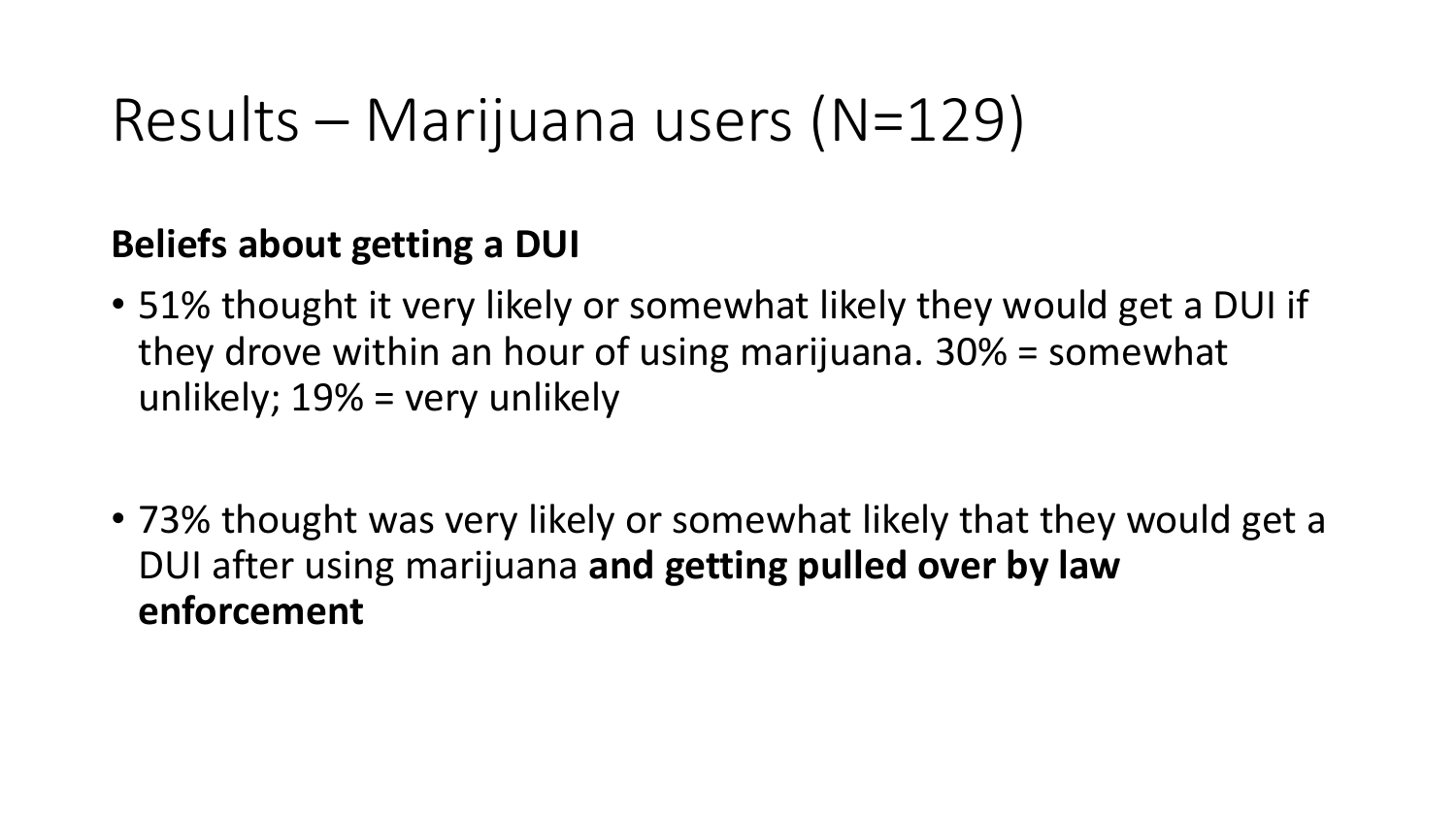- 38% thought it was very likely or somewhat likely they would get pulled over if they drove within an hour of **using an amount of marijuana that was above the legal limit.** 
	- ALCOHOL COMPARISON: 63% of alcohol users thought it was very likely or somewhat likely they would get pulled over if they drove within an hour of **drinking an amount of alcohol that was above the legal limit.**